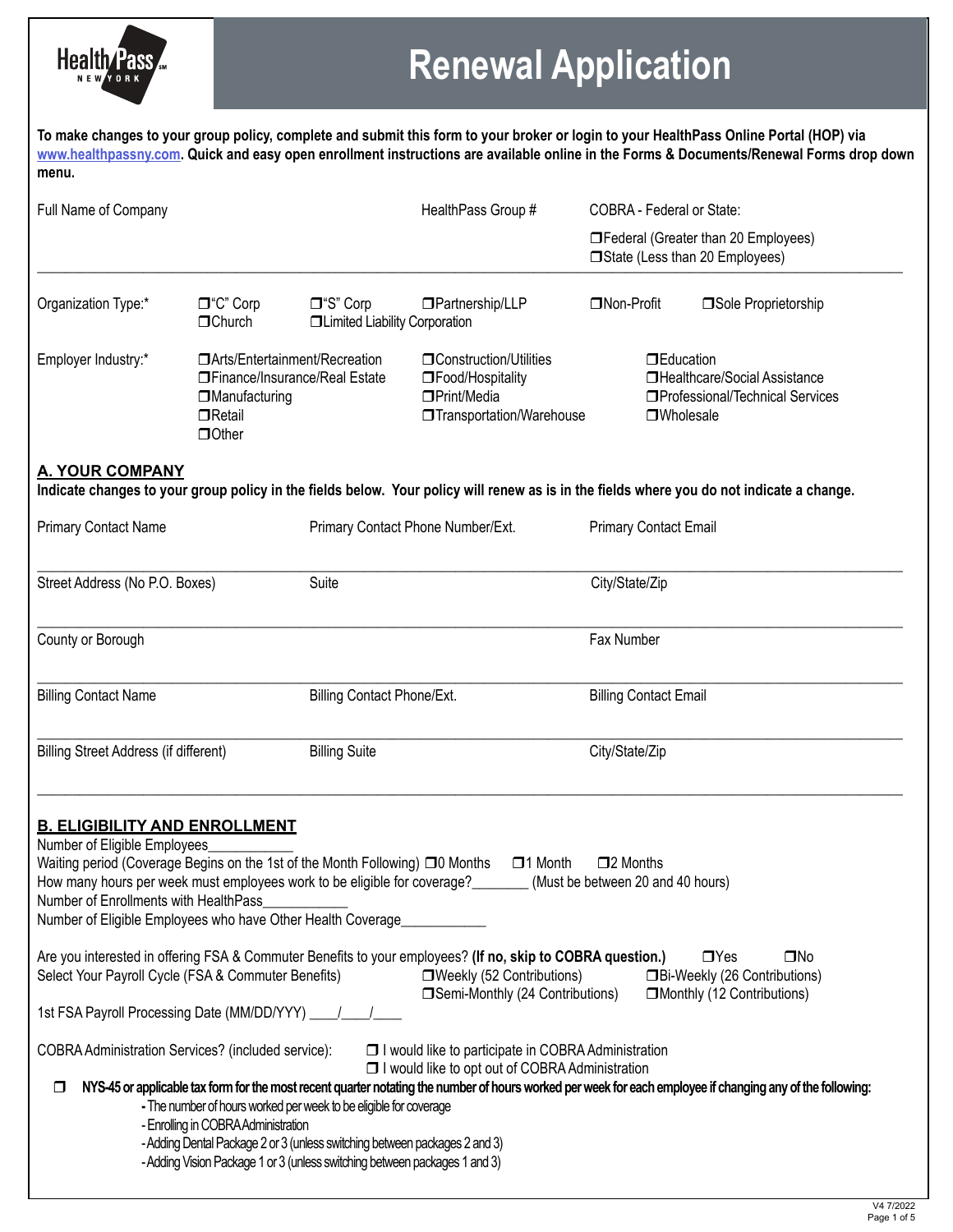#### **C. MEDICAL AND ANCILLARY PLAN OFFERINGS**

#### **Medical Plans**

**Indicate the medical plans you would like to offer or all medical plans will be made available.**

#### **Base Carrier Offerings: EmblemHealth, Healthfirst and Oxford (Metro only)**

HealthPass Participation Requirements: 75% of the eligible employees must either enroll in HealthPass or submit a valid waiver. 20% of the total eligible employees must enroll with a HealthPass medical plan.

#### To include Oxford – Liberty Plans

Liberty Participation Requirements: 75% of the eligible employees must either enroll in HealthPass or submit a valid waiver. 60% of the total eligible employees, after valid waivers, must enroll in combination of Oxford – Liberty and/or Oxford – Metro plans.

| <b>EmblemHealth Plans</b>                                                                                                                                                                                                                                                                                                                                                                                                                                                                                                     |                                                                                                                                                                                                                      |                                                                                                                                                |                                                                                                                                                    |  |
|-------------------------------------------------------------------------------------------------------------------------------------------------------------------------------------------------------------------------------------------------------------------------------------------------------------------------------------------------------------------------------------------------------------------------------------------------------------------------------------------------------------------------------|----------------------------------------------------------------------------------------------------------------------------------------------------------------------------------------------------------------------|------------------------------------------------------------------------------------------------------------------------------------------------|----------------------------------------------------------------------------------------------------------------------------------------------------|--|
| <b>Bridge Platinum PPO</b><br><b>Prime Platinum Premier</b><br>□Select Care Platinum Premier                                                                                                                                                                                                                                                                                                                                                                                                                                  | Bridge Gold PPO<br>□ Prime Gold Premier<br>□ Prime Gold Value<br>Bridge Gold Virtual<br>Select Care Gold Premier<br>Select Care Gold Value<br><b>I</b> Millennium Gold Virtual                                       | □ Prime Silver Premier<br>□Select Care Silver Premier<br>□Select Care Silver Value<br><b>IDMillennium Silver Value G</b><br>□ Prime Silver HSA | □ Prime Bronze HSA<br>Select Care Bronze Premier<br>□Select Care Bronze Value<br><b>IDMillennium Bronze Premier G</b><br>Millennium Bronze Value G |  |
| <b>Healthfirst Plans</b>                                                                                                                                                                                                                                                                                                                                                                                                                                                                                                      |                                                                                                                                                                                                                      |                                                                                                                                                |                                                                                                                                                    |  |
| □Platinum Pro EPO                                                                                                                                                                                                                                                                                                                                                                                                                                                                                                             | <b>Sold Pro EPO Renewal Only</b><br>Gold 25/50/0 Pro EPO Renewal Only<br><b>Sold 1350 Pro EPO Renewal Only</b><br>Gold 1350 Pro Plus EPO                                                                             | Silver Pro EPO<br>□Silver 40/75/4700 Pro EPO                                                                                                   | □ Bronze Pro EPO HSA<br>□Bronze 5250 Pro EPO<br>□Bronze 6850 Pro EPO HSA<br>□Bronze 8225 Pro EPO                                                   |  |
| <b>Oxford Metro Plans</b>                                                                                                                                                                                                                                                                                                                                                                                                                                                                                                     |                                                                                                                                                                                                                      |                                                                                                                                                |                                                                                                                                                    |  |
| N/A                                                                                                                                                                                                                                                                                                                                                                                                                                                                                                                           | Metro Gold EPO 25/40 G<br>Metro Gold EPO 25/40                                                                                                                                                                       | Metro Silver EPO 30/80 G<br>Metro Silver EPO 50/100 ZD                                                                                         | Metro Bronze HSA 7000 G                                                                                                                            |  |
| <b>Oxford Liberty Plans</b>                                                                                                                                                                                                                                                                                                                                                                                                                                                                                                   |                                                                                                                                                                                                                      |                                                                                                                                                |                                                                                                                                                    |  |
| To include Oxford - Liberty Plans, see above Liberty Participation Requirements. If the group does not meet the Oxford - Liberty Participation<br>Requirements at open enrollment: the group must either increase their Oxford enrollment to meet the 60% participation OR those enrollees selecting Oxford - Liberty<br>must select another plan through HealthPass. If an alternative plan is not selected, the Oxford - Liberty enrollees will be mapped into Oxford - Metro plans within the<br>same selected metal tier. |                                                                                                                                                                                                                      |                                                                                                                                                |                                                                                                                                                    |  |
| <b>U</b> Liberty Platinum EPO                                                                                                                                                                                                                                                                                                                                                                                                                                                                                                 | Liberty Gold EPO 30/60<br>□ Liberty Gold EPO 30/60 G<br>□ Liberty Gold EPO 25/50 ZD<br><b>ID</b> Liberty Gold HSA 1500 Motion                                                                                        | □Liberty Silver EPO 25/50 G<br>□Liberty Silver EPO 40/70<br>□Liberty Silver EPO 50/100 ZD<br><b>IDLiberty Silver HSA 4000 Motion</b>           | □Liberty Bronze HSA 5750                                                                                                                           |  |
| $G =$ Gated<br>ZD = Zero Deductible                                                                                                                                                                                                                                                                                                                                                                                                                                                                                           |                                                                                                                                                                                                                      |                                                                                                                                                |                                                                                                                                                    |  |
| <b>Dental Plans</b>                                                                                                                                                                                                                                                                                                                                                                                                                                                                                                           | Indicate a change to your dental offering here. If you do not indicate a change, your offering will renew as is.                                                                                                     |                                                                                                                                                |                                                                                                                                                    |  |
| <b>Dental Options</b>                                                                                                                                                                                                                                                                                                                                                                                                                                                                                                         | □Package 1 (In-Network plans only):<br>Guardian Managed DentalGuard DHMO<br>Guardian Managed DentalGuard DHMO Plus<br>Solstice Dental EPO S700B<br>Solstice Dental EPO S800B<br>UnitedHealthcare Select Managed Care | □Package 2^:<br>Guardian Managed DentalGuard DHMO<br>Guardian DentalGuard Preferred PPO MAC                                                    | □Package 3^:<br>Guardian Managed DentalGuard DHMO Plus<br>Guardian DentalGuard Preferred PPO Plus MAC                                              |  |
| □Package 4:<br>Solstice Dental EPO S700B<br>Solstice Dental EPO S800B<br>Solstice Dental PPO<br>Solstice Dental Value PPO MAC<br>^Participation requirements apply.                                                                                                                                                                                                                                                                                                                                                           | □Package 5^:<br>UnitedHealthcare Select Managed Care<br>UnitedHealthcare Low PPO MAC<br>UnitedHealthcare High PPO MAC                                                                                                | □Package 6^:<br>UnitedHealthcare INO 100/50/50<br>UnitedHealthcare High PPO MAC                                                                | □Package 7:<br>Not Interested                                                                                                                      |  |
|                                                                                                                                                                                                                                                                                                                                                                                                                                                                                                                               |                                                                                                                                                                                                                      |                                                                                                                                                |                                                                                                                                                    |  |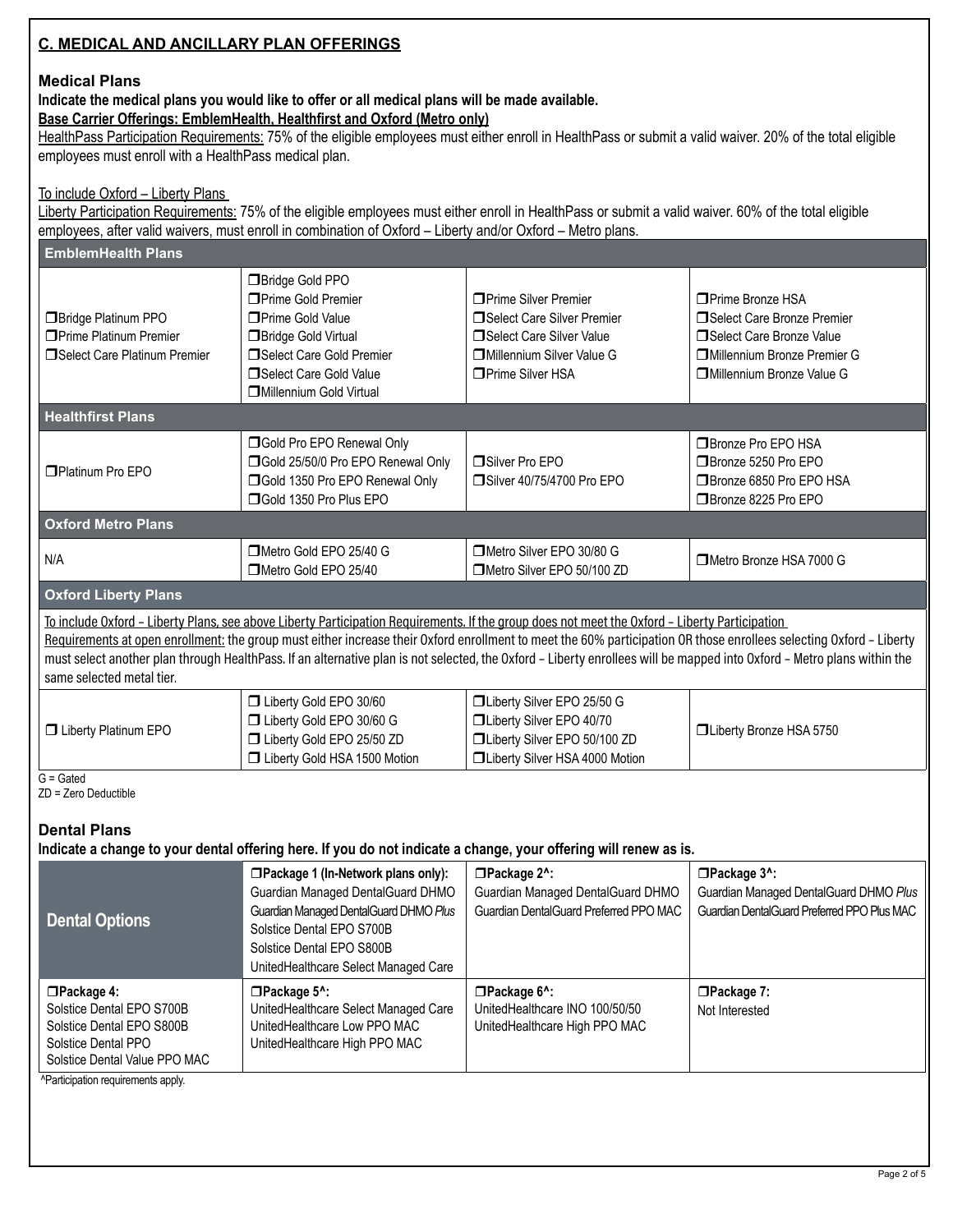#### **Vision Plans Indicate a change to your vision offering here. If you do not indicate a change, your offering will renew as is.**

| Vision Options | $\Box$ Package 1^:<br><b>Guardian VisionGuard</b><br>Solstice Vision PPO<br>UnitedHealthcare Vision PPO | $\Box$ Package 2:<br>Solstice Vision PPO<br>UnitedHealthcare Vision PPO | $\Box$ Package $3^{\wedge}$ :<br><b>Guardian VisionGuard</b> |
|----------------|---------------------------------------------------------------------------------------------------------|-------------------------------------------------------------------------|--------------------------------------------------------------|
|                | $\Box$ Package 4:                                                                                       | $\Box$ Package 5:                                                       | □Package 6:                                                  |
|                | Solstice Vision PPO                                                                                     | UnitedHealthcare Vision PPO                                             | Not Interested                                               |

^Participation requirements apply.

#### **FSA & Commuter Benefits**

Choose if you would like to offer FSA & Commuter Benefits to your employees for the upcoming policy year. If you choose not to offer FSA & Commuter Benefits at this time, current and future employees will be unable to enroll until your next open enrollment. At every policy renewal you will be able to re-establish the plans to offer. Please note: every year your employees will have to re-establish their plans and amounts.

OCA FSA & Commuter Benefits: \$8.00 PEPM (per enrolled per month) is billed directly to the employer by OCA for each enrolled employee. Only (1) fee is charged per employee even if enrolled in multiple plans.

## **Select any of the plans you wish to offer: OCA FSA & Commuter Benefits** r**Healthcare Flexible Spending Account (FSA)** Select Yearly Amount Plan: m FSA \$1000 Max m FSA \$2000 Max m FSA \$2850 IRS Max **IDependent Care Account (DCA) FSA** Yearly Maximum Amount: \$5000 **Parking Plan Monthly Maximum Amount: \$280 Transit Plan Monthly Maximum Amount: \$280**  $\Box$ Not Interested **Life/AD&D/LTD Plans Indicate a change to your Life/AD&D/LTD plan offering here. If you do not indicate a change, your offering will renew as is. Guardian Plans** DeverGuard **reverGuard DeverGuard** *Plus* DDual Option **ReverGuard Plus ReverGuard Plus Accident Plan Indicate a change to your Accident plan offering here. If you do not indicate a change, your offering will renew as is. Guardian Plan D**AccidentGuard Adv **D**Not Interested **ID Theft Plans Indicate a change to your ID Theft plan offering here. If you do not indicate a change, your offering will renew as is. ID Theft Plans** r**Allstate Identity Protection** r**LifeLock** r**Not Interested** OAllstate Identity Protection **DEPALL** OBenefit Elite OAllstate Identity Protection Pro Plus | OUltimate Plus **ODual Option match on the Collection model of Collection** model of Collection model of Collection model of Collection model of Collection model of Collection model of Collection model of Collection model of Collection mod **Pet Plan** Choose if you would like to offer a Pet Plan to your employees for the upcoming policy year. If you choose not to offer a Pet Plan at this time, current and future employees will be unable to enroll until your next open enrollment. At every policy renewal you will be able to re-establish the plans to offer. **Pet Plan D** Total Pet Plan **random random random random random random random random random random random random random random random random random random random random random ra** *This is a discount plan bundle from Pet Benefit Solutions and includes Pet Assure, Pet Plus, AskVet and The PetTag (not insurance).*

**For extra HealthPass Products & Services, such as pet insurance and a hearing benefit program, visit https://healthpass.com/extra-products-and-services/ to find out more.**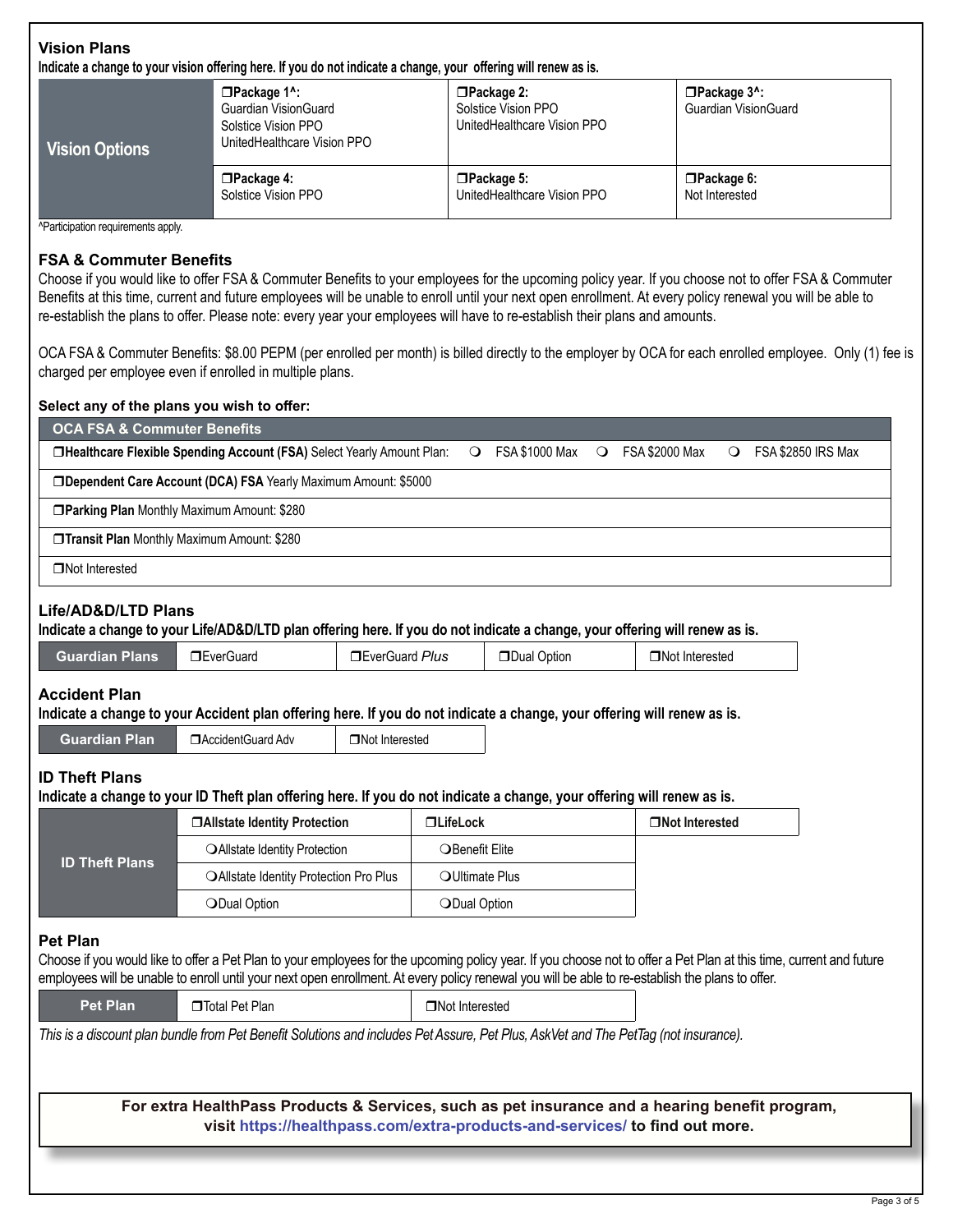|        | <b>Defined Contribution</b>                           |         |                                                                   |               |        |  |
|--------|-------------------------------------------------------|---------|-------------------------------------------------------------------|---------------|--------|--|
|        | Determine how to apply your monthly contributions:    |         |                                                                   |               |        |  |
| $\Box$ | <b>No Contribution</b>                                |         |                                                                   |               |        |  |
| $\Box$ | Lump Sum \$                                           |         | Additional funds will rollover into any selected ancillary plans. |               |        |  |
| $\Box$ | Contribute Per Plan Type (by percent or flat dollar): |         |                                                                   |               |        |  |
|        | Medical                                               |         |                                                                   |               |        |  |
|        | Dental                                                |         |                                                                   |               |        |  |
|        | Vision                                                |         |                                                                   |               |        |  |
| П      |                                                       |         | Contribute by Coverage Tier (by percent or flat dollar):          |               |        |  |
|        | Medical                                               | EE Only | EE/Sp                                                             | EE Child(ren) | Family |  |
|        | Dental                                                | FF Only | FF/Sn                                                             | FF Child(ren) | Family |  |

### Dental EE Only\_\_\_\_\_\_\_\_\_\_ EE/Sp\_\_\_\_\_\_\_\_\_\_ EE Child(ren)\_\_\_\_\_\_\_\_\_\_\_ Family\_\_\_\_\_\_\_\_\_\_ Vision EE Only EE/Sp EE Child(ren) Family

#### **D. BANK INFORMATION**

#### **How do you prefer to pay for your coverage? (Select One)**

 $\square$  Please use electronic funds transfer (EFT) for my monthly payment.\* (Must attach a voided business check)  $\Box$  Please bill me monthly.

 $\Box$  I would like to enroll in paperless billing. If enrolling in paperless billing we must have an active email address on file.

*If EFT is selected, I hereby authorize HealthPass to initiate electronic funds transfer (EFT) from my account for the payment of my monthly cost of coverage. I understand the debit transaction will occur the 1st of the month or the 1st business day following. In the event that I make changes to my banking arrangements, I understand that I must notify HealthPass to effect the changes for payment collection. All changes must be reported 20 days prior to the effective date of the change by calling HealthPass at 888-313-7277.*

\*The HealthPass Merchant ID is 131575. Check with your financial institution as you may need to provide this ID in order for payments to be processed successfully.

#### **E. EMPLOYER CERTIFICATION**

#### **I agree and attest that:**

- $\Box$  My business offers Health Pass medical coverage to every eligible full-time employee. Age, sex or health status cannot be used to determine employee eligibility.<br>An eligible employe
- An eligible employee must be defined as one that works no less than 20 hours per week and my business must have at least one (1) such eligible employee.
- $\square$  Part-time employees (working less than 20 hours per week), temporary employees, employees working outside of the US, household help, and retirees are not eligible for coverage through HealthPass. Other exclusions may apply.<br>
The group meets HealthPass participation requirements:
- The group meets HealthPass participation requirements:
	- **Base carrier offerings: EmblemHealth, Healthfirst and Oxford (Metro only)** HealthPass Participation Requirements: 75% of the eligible employees must either enroll in HealthPass or submit a valid waiver. 20% of the total eligible employees must enroll with a HealthPass medical plan.
	- To include Oxford Liberty Plans Liberty Participation Requirements: 75% of the eligible employees must either enroll in HealthPass or submit a valid waiver. 60% of the total eligible employees, after valid waivers, must enroll in a combination of Oxford – Liberty and/or Oxford – Metro plans.
- $\Box$  The group meets all HealthPass carrier out-of-area coverage requirements

#### l **EmblemHealth**

 Bridge Plans - Employees can reside in any of the 50 US states. Bridge Program includes: Prime, GHI National, Connecticare, QualCare and First Health networks.

Prime Plans - Employees must live/work/reside in NY, NJ and CT.

Select Care - Employees must live/work/reside in NY.

Millennium Plans - Employees must live/work/reside in the five boroughs, Nassau, Suffolk and Westchester.

#### l **Healthfirst**

Pro Plans - Employees must live/work/reside in the five boroughs, Nassau, Suffolk, Westchester and Rockland. 

l **Oxford**

Metro Plans - Employees must live/work in NY and NJ.

Liberty Non-Gated Plans - Employees can live anywhere in the continental US.

 Liberty Gated (G) Plans - Employees must live in NY, NJ and CT. These members have access to Choice Plus when they travel or have children attending college outside of the Oxford service area (NY/NJ/CT).<br>This application has been completed with accurate information and in no way has a

This application has been completed with accurate information and in no way has any information been misrepresented, falsely provided, or reinforced by false documentation that has been presented. Any person who, knowingly and with intent to defraud any insurance company or other person, files an application for insurance or state department of claim containing any materially false information, or conceals for the purpose of misleading, information concerning any fact material here to, commits a fraudulent insurance act, which is a crime, and shall also be subject to civil penalty not to exceed \$5,000 and the stated value of the claim for each such violation plus the amount of the claim on individuals who commit fraudulent insurance acts.Additionally, the State has the right to levy a civil fine of up to \$1,000 for possession of a fraudulent health insurance identification card and up to \$5,000 for each addition card possessed.

#### **Please refer to our Eligibility Guidelines for more detailed information.**